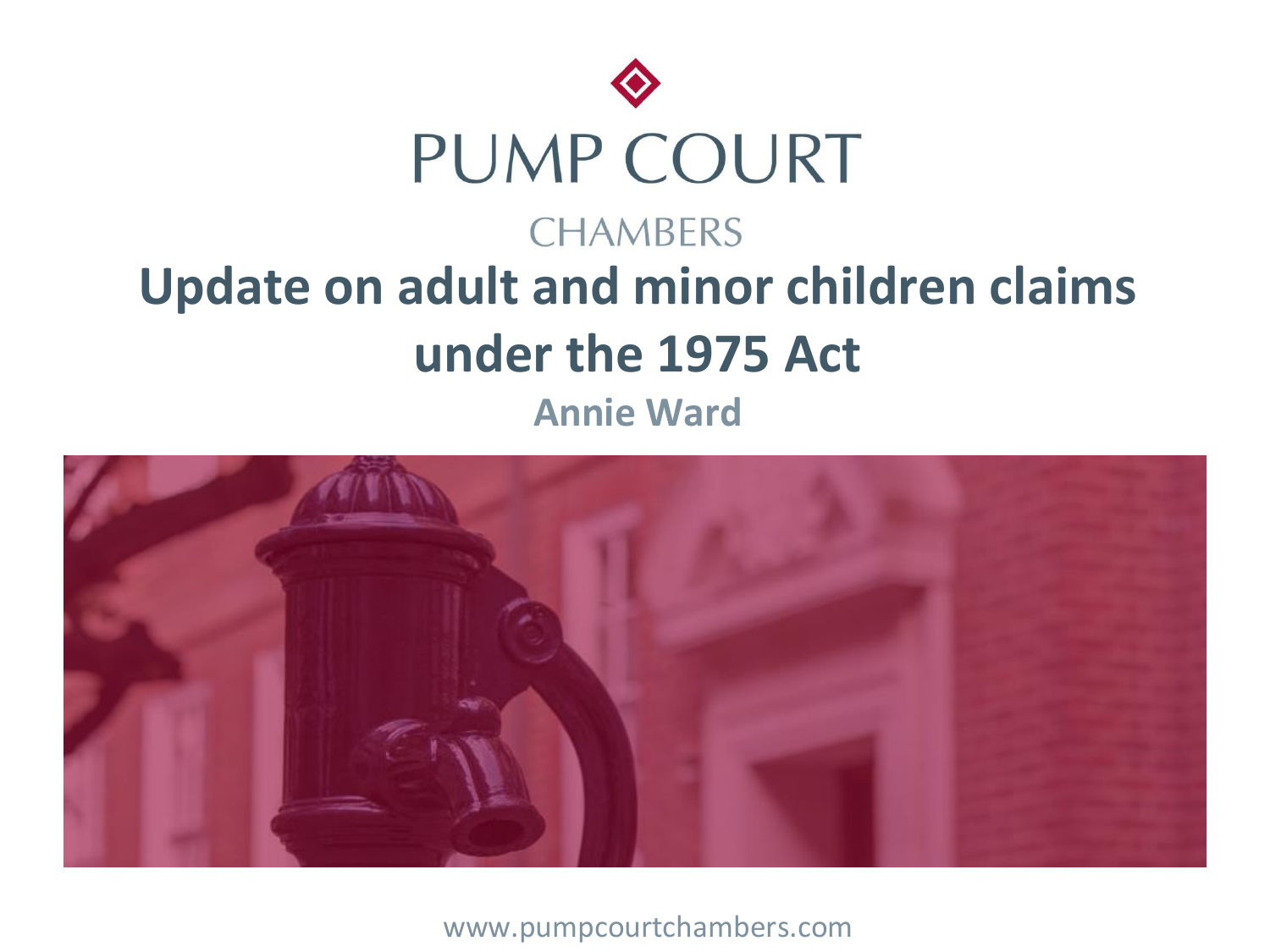#### ◈ **Shapton v Seviour [2020] Lexis Citation 200** PUMP COURT **Deputy Master Lloyd (6th April 2020) CHAMBERS**

- Colin died, leaving a widow Maria, to whom he had been married for 17 years. He had two children by an earlier marriage, Carly and Chris.
- The estate was only worth £268,000 of which £215,000 was his half share in the house he owned with Maria. By his will, his estate passes in its entirety to Maria.
- At the time of his final illness, Maria was diagnosed with Motor Neurone Disease ("MND"). By the time of the hearing, she was wheelchair bound, could not work and had paid for the house to be adapted. She had live in care and was also supported by her daughter.
- Carly issued claim on the last day before the expiry of the limitation period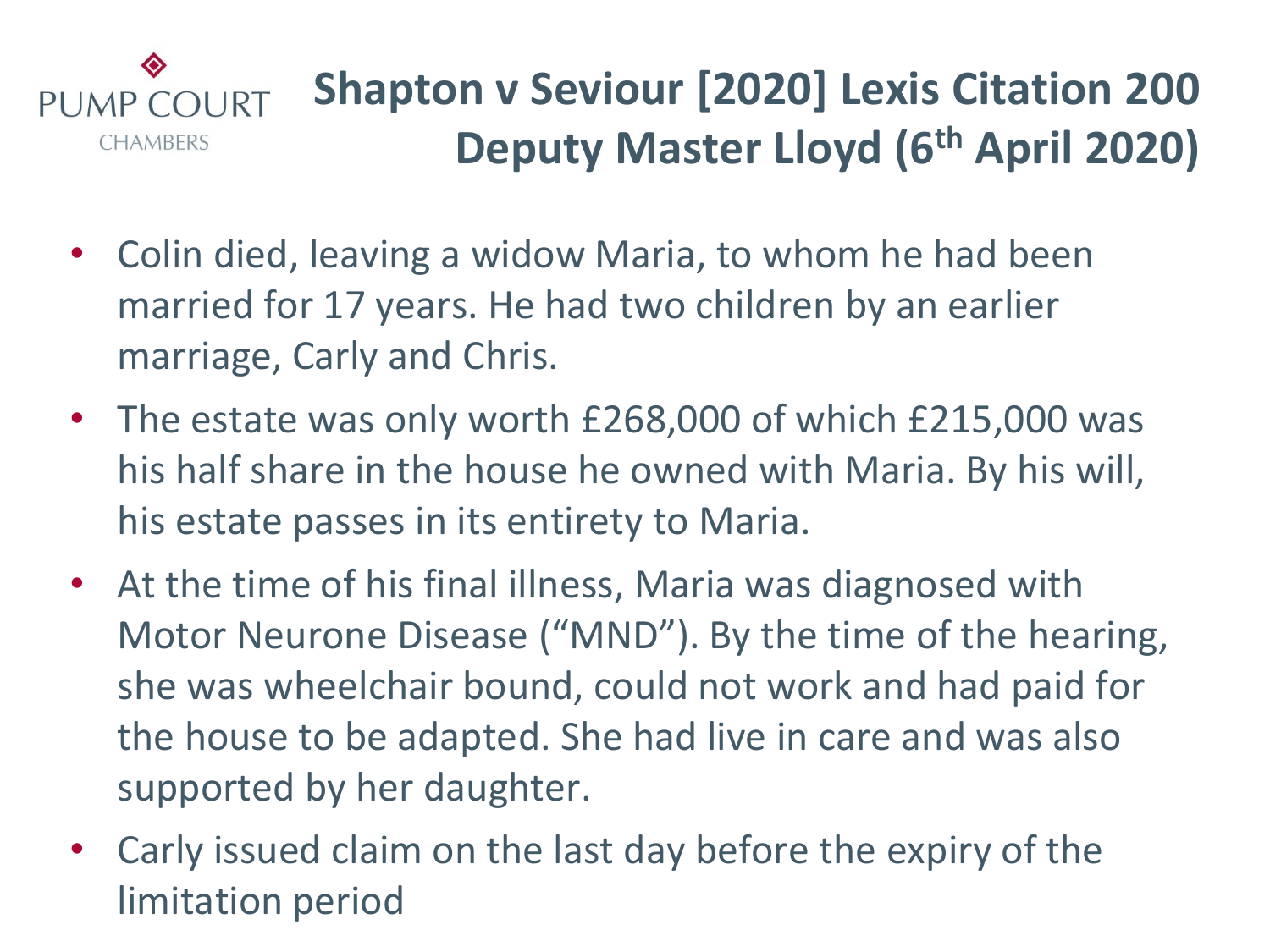#### ◈ **Shapton v Seviour [2020] Lexis Citation 200** PUMP COURT **Deputy Master Lloyd (6th April 2020) CHAMBERS**

- Carly was 32 and married. She had two very young children. Carly worked at a hotel but was on maternity leave at the time of the hearing. Her husband earned £37,500, a bonus and had a company car.
- Carly lived in a house worth £240,000 and had £20,000 of credit card debt
- She said that she was in need because she could not afford holidays. In fact the court found that this was disingenuous and that she and her husband had taken several luxurious holidays.
- Carly and Maria had a toxic relationship because Carly felt that her father had not offered enough money towards the cost of her wedding.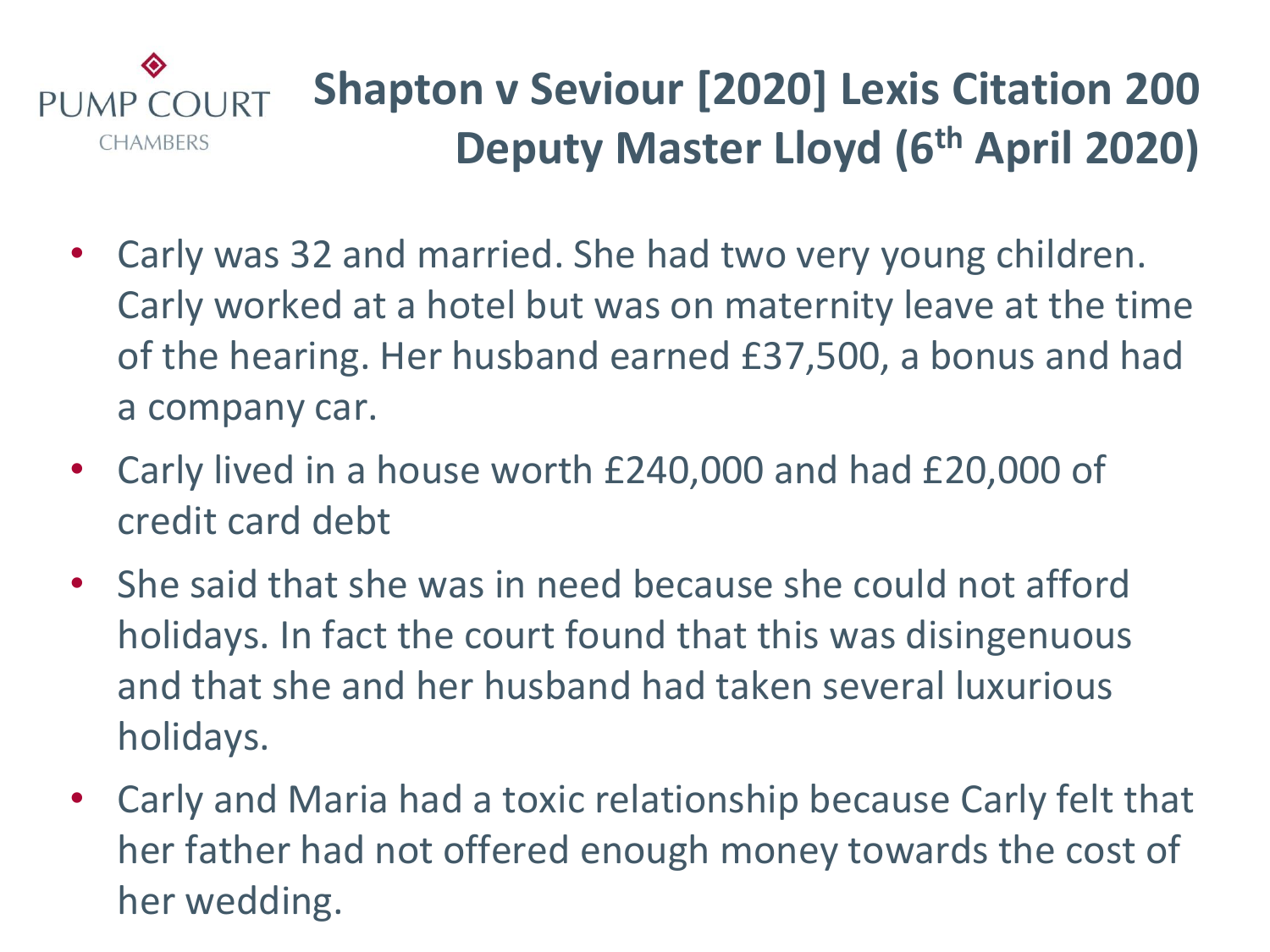#### ◈ **Shapton v Seviour [2020] Lexis Citation 200** PUMP COURT **Deputy Master Lloyd (6th April 2020) CHAMBERS**

- Unsurprisingly, the court found that Maria needed the whole estate, and Carly did not.
- The application was described as "absolutely hopeless".
- Carly was said to be "motivated by the view that she was entitled as of right to one quarter of her father's estate. She clearly is not"
- Maria had changed her will (to exclude Carly) which was said by the court to be "her prerogative".
- The court contains no costs judgment but it would seem inevitable that Carly would have to pay Maria's costs.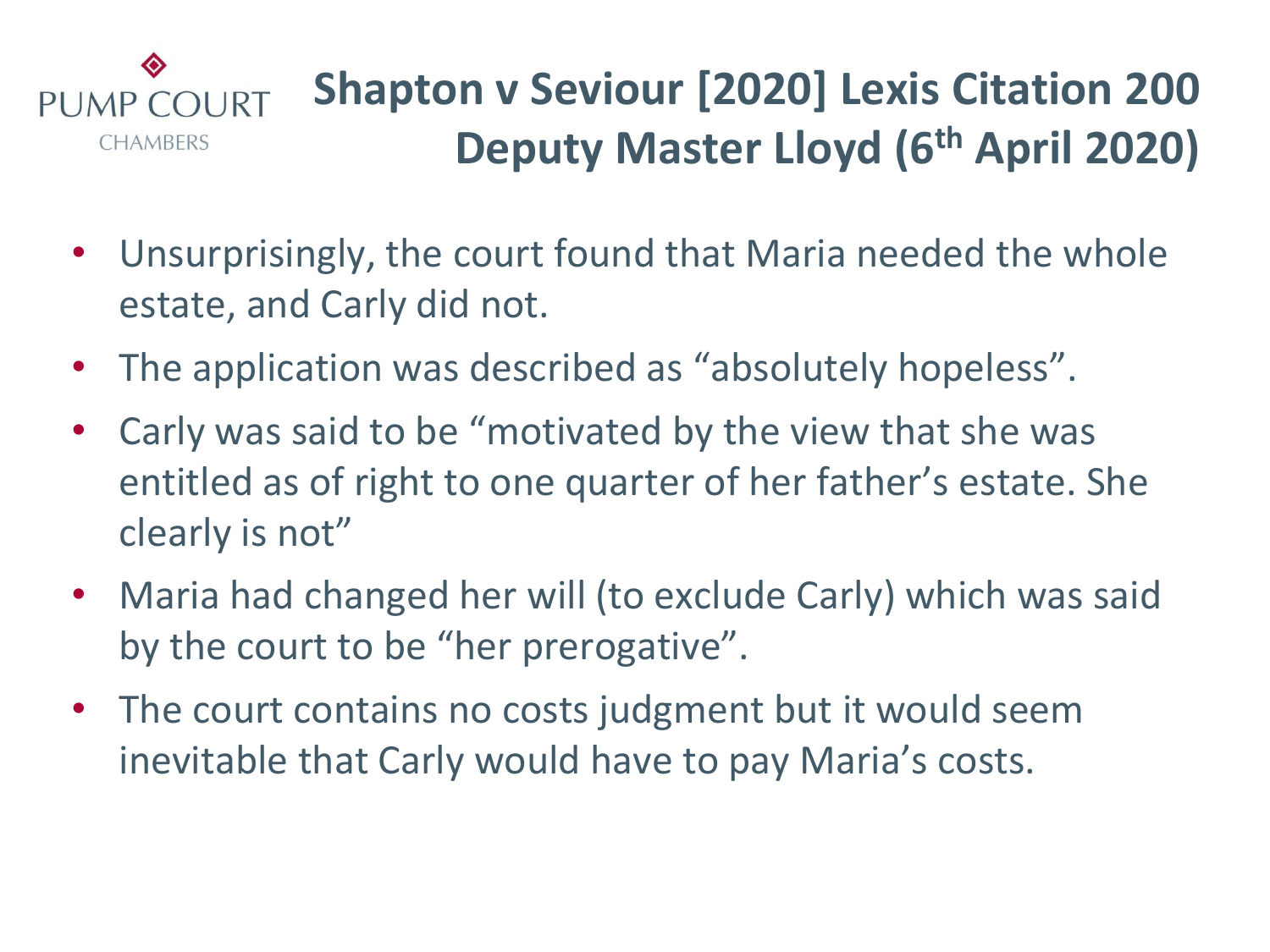

- Claim by a 50 year old adult daughter of the deceased.
- The deceased had died suddenly in a fire. His will left the estate to his wife. By the time of the hearing, she was in a care home. The executor was their son.
- The estate was worth £554,000 net.
- The Claimant had lived at home until she was 30. She had then gone to university (in 2000). She met her partner and in 2011 had a child, followed by another in 2014. She had profound post-natal depression.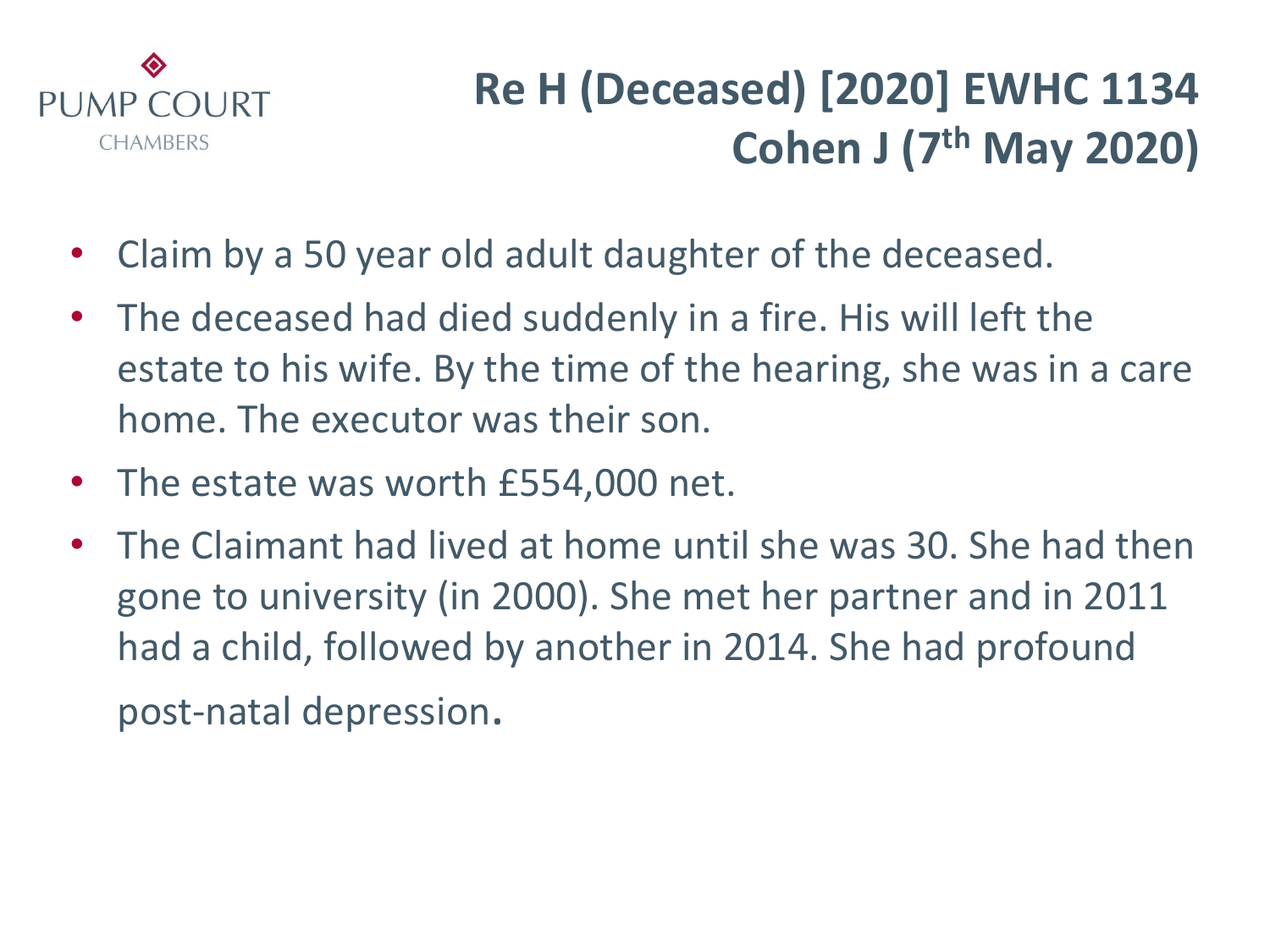

- The Claimant had long standing psychological problems. The report before the court said she had been estranged from her family for the last 20 years.
- The Claimant was on benefits, lived in a rented flat which was too small for her, and needed psychiatric treatment.
- She claimed:
	- 1. £375,000 £500,000 as a housing fund
	- 2. £20,000 for psychological treatment
	- 3. £48,000 as an income fund
	- 4. £133,000 for her costs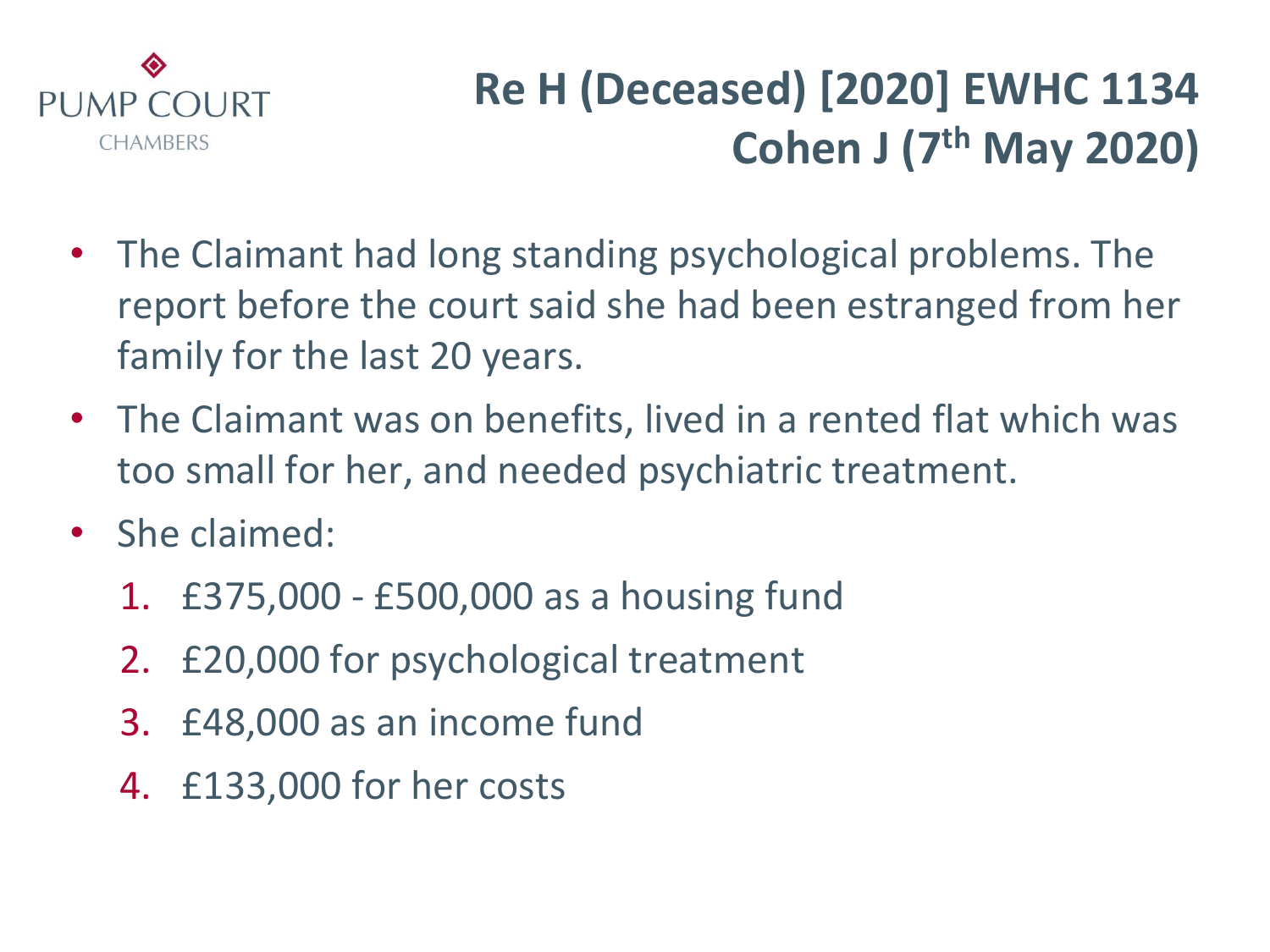

- The court applied Ilott v Mitson [2017] 1 FLR 1717
- The Claimant received £138,918 made up of:
	- 1. £17,000 for psychological treatment
	- 2. £48,000 for the income shortfall
	- 3. £32,000 to cover the loss of universal credit for 3 years
	- 4. £15,000 for white goods and a car
	- 5. £10,000 to enable her to move to another rented property
	- 6. £16,750 to enable her to meet a "reasonable" conditional fee mark up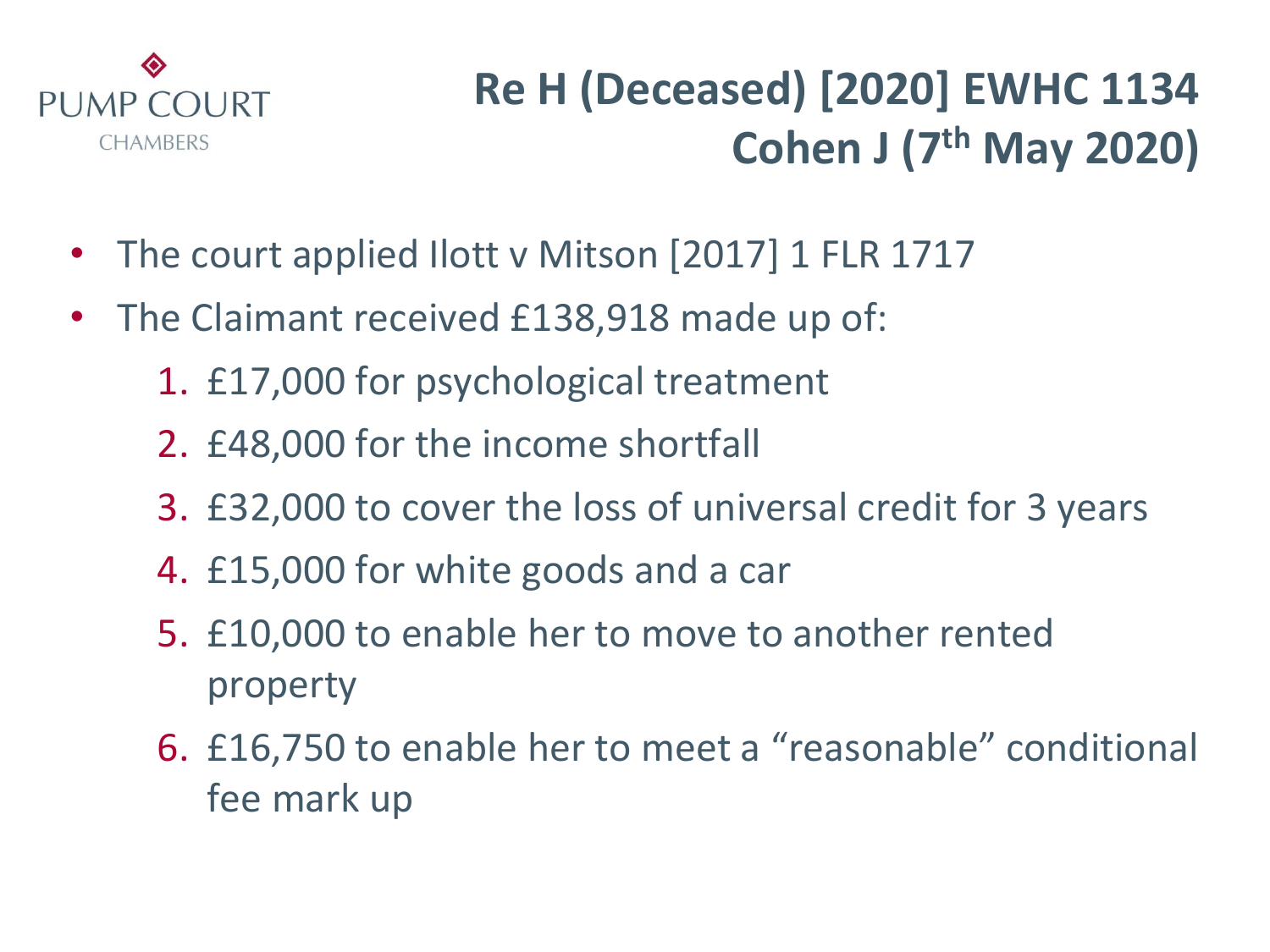

- The court accepted that the Claimant's success fee was a capital need even though it was not something which the estate could be ordered to pay as part of a costs order.
- The court accepted that the priority was to ensure that the mother could meet her care home costs for the rest of her life. Given the size of the estate, this meant that the Claimant's wish for a housing fund had to fail.
- The award was based upon the finding that, notwithstanding the estrangement between the claimant and her parents, her current precarious financial state was caused by her own debilitating mental health problems rather than any "fault" on her part.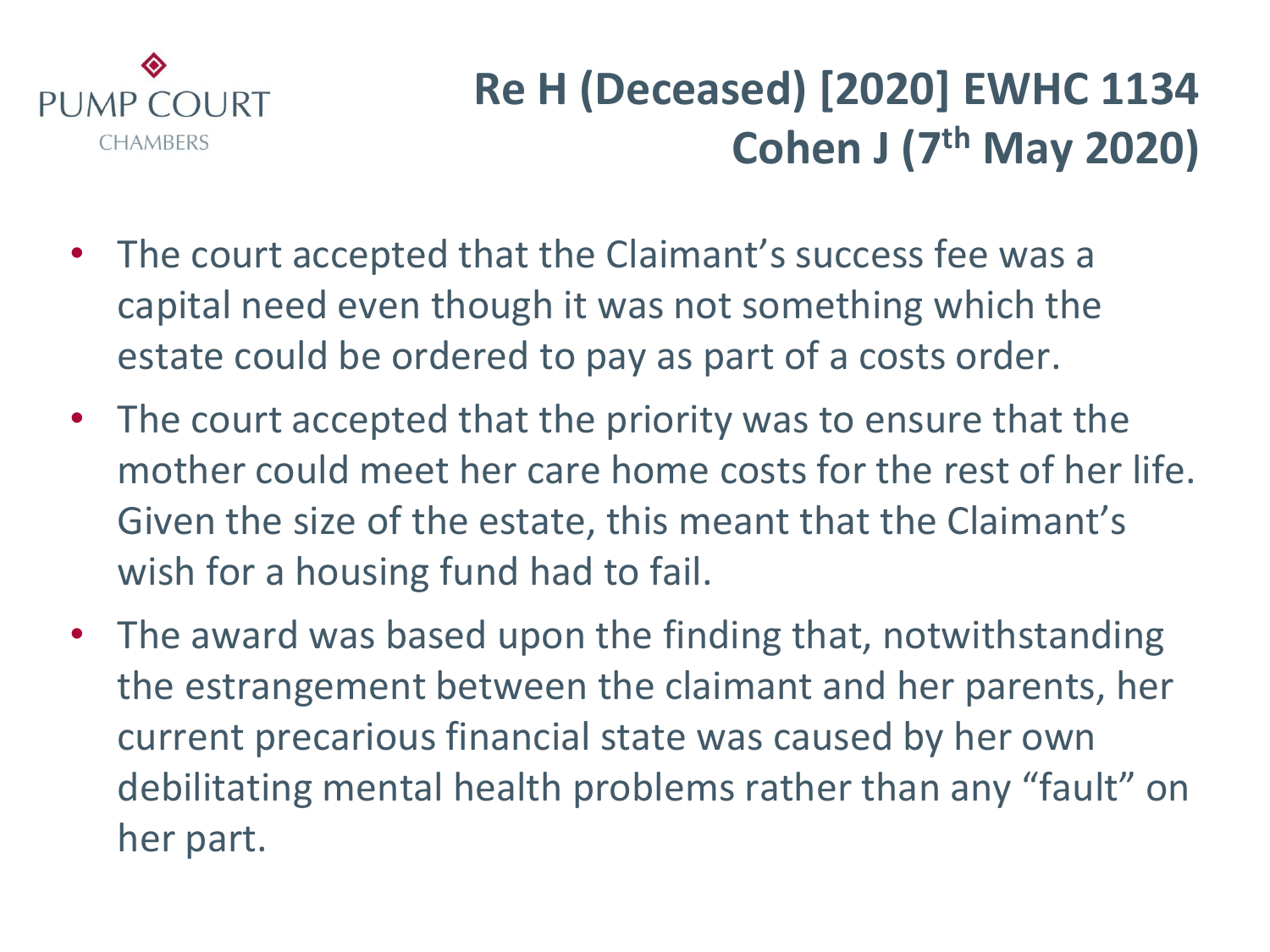#### ◈ **Rochford v Rochford [2020] Lexis citation 95** COURT PUMP. **(2nd February 2021) CHAMBERS**

- The Deceased left a very modest estate £193,000. The Claimant (D's daughter and only child) was left a legacy of £25,000. The Defendant was D's sister. She defended the claim.
- C had proposed mediation. D refused, saying the claim was hopeless and C's disclosure was inadequate
- C had to go to trial where she was awarded £85,000 as well as her legacy of £25,000. She beat a Part 36 offer.
- She received costs on an indemnity basis for the period after the Part 36 offer, an additional 10% for beating the offer, interest of 5% and an interim payment if the costs had to go to assessment. Those costs had to be paid by the Defendant personally.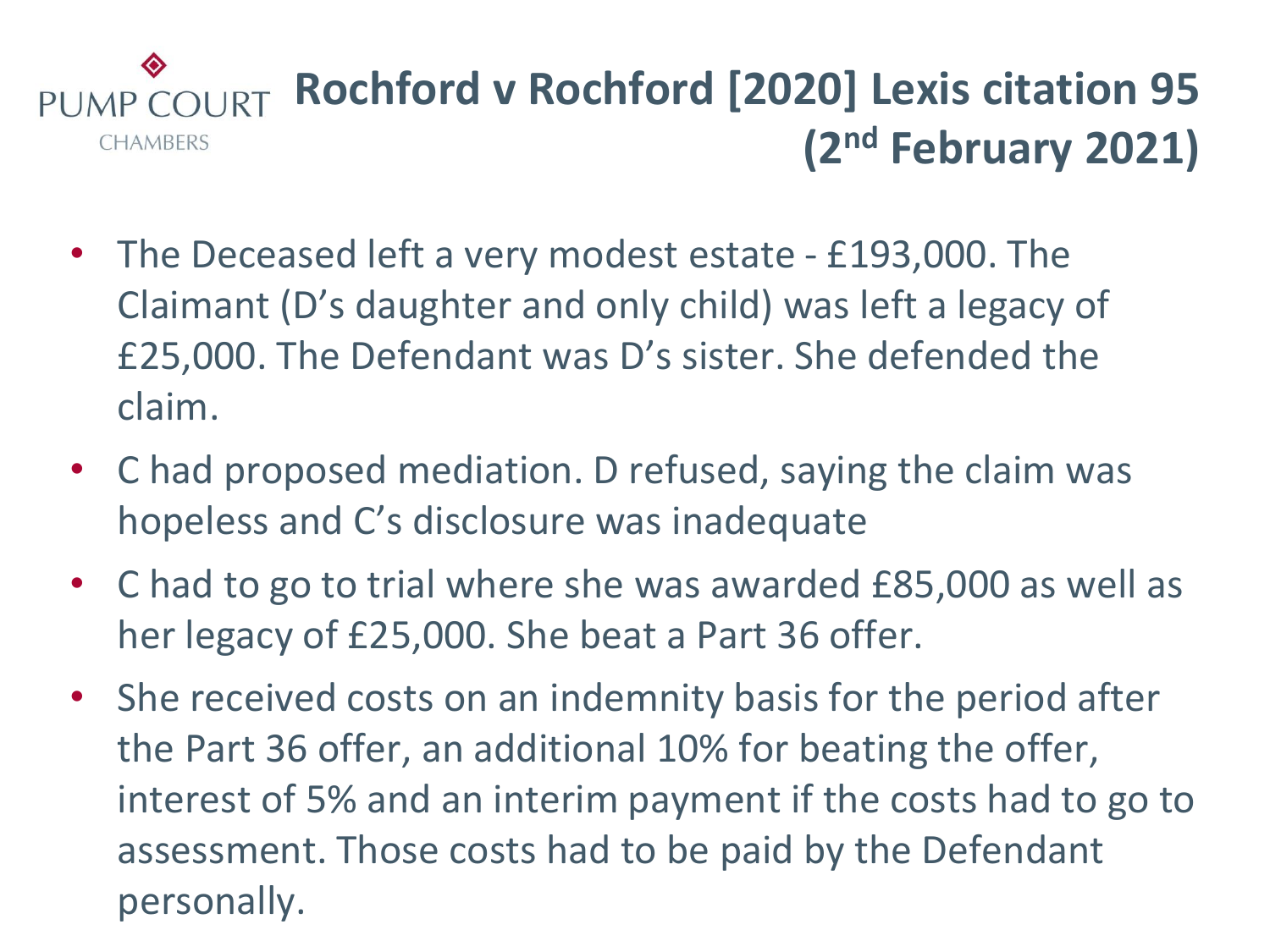

- This was a claim by 2 minor children, one of whom reached 18 during the litigation (the other was 17). Their father died in October 2018 aged only 41. He had been divorced from their mother in 2012. He had suffered from a progressive illness for many years and was on a waiting list for a lung transplant.
- The 1st Defendant was the father's partner and executor of his estate. The 2nd and 3rd Defendants were his parents, who held shares in the Deceased's companies RCL and RPS.
- The will left everything to the Defendants and made no provision for the sons at all.
- The estate was worth between £643,000 and £813,000 depending on how the company shares were valued.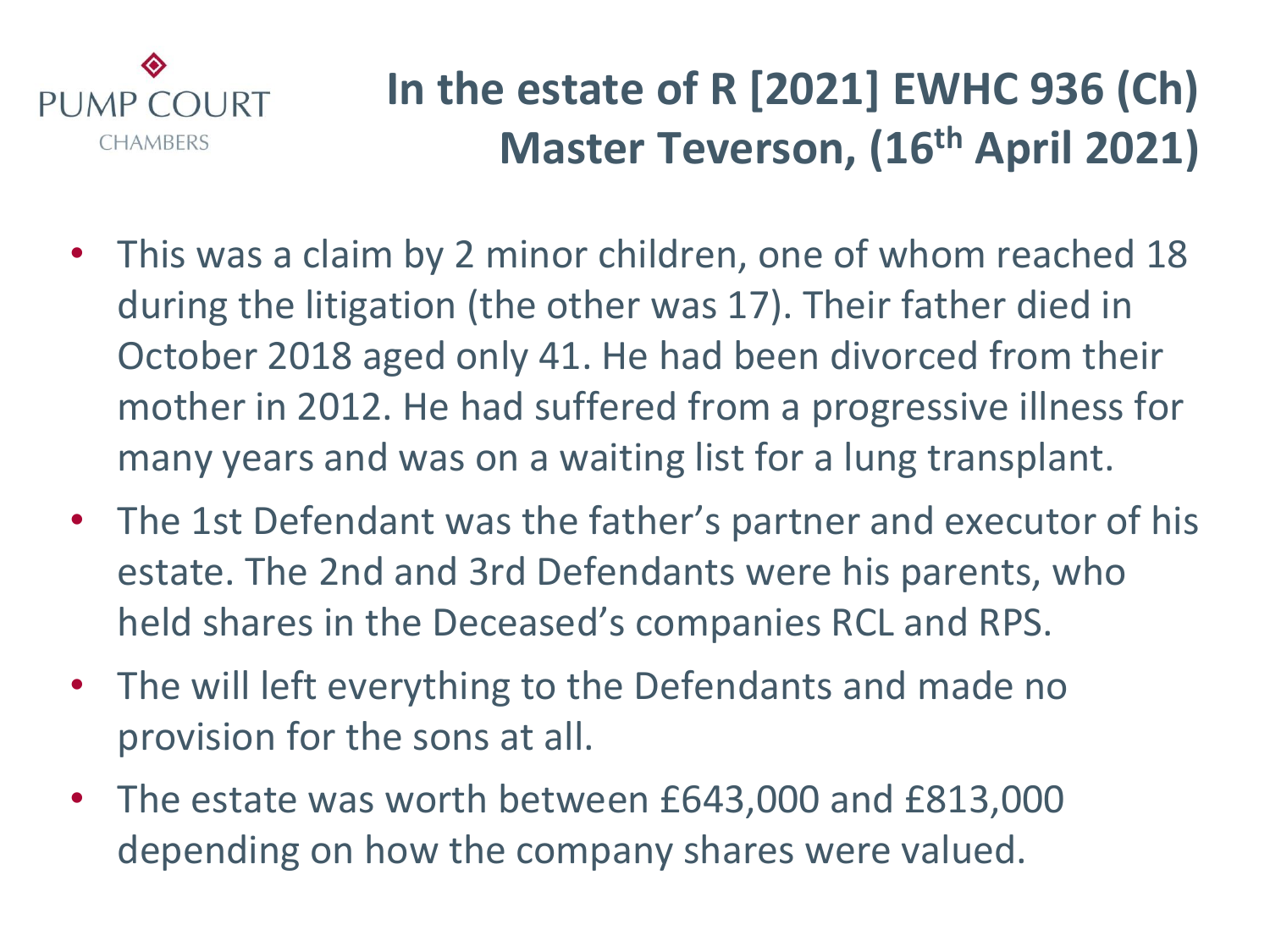

- After the divorce, the CSA only assessed D as being liable to pay £7.50 a week in child maintenance. He worked for the family company and could manipulate his income. His ex-wife N was so exhausted by the divorce that she said she could not be bothered to challenge him via the CSA and she chose not to pursue child maintenance.
- Shortly after this, N and her new husband moved to Scotland with the boys. They had some holiday contact with D but were negative about it and it ended in 2014.
- In 2018 D died. N originally sought to challenge the will but later chose not to and acted as litigation friend to the boys bringing a 1975 Act claim.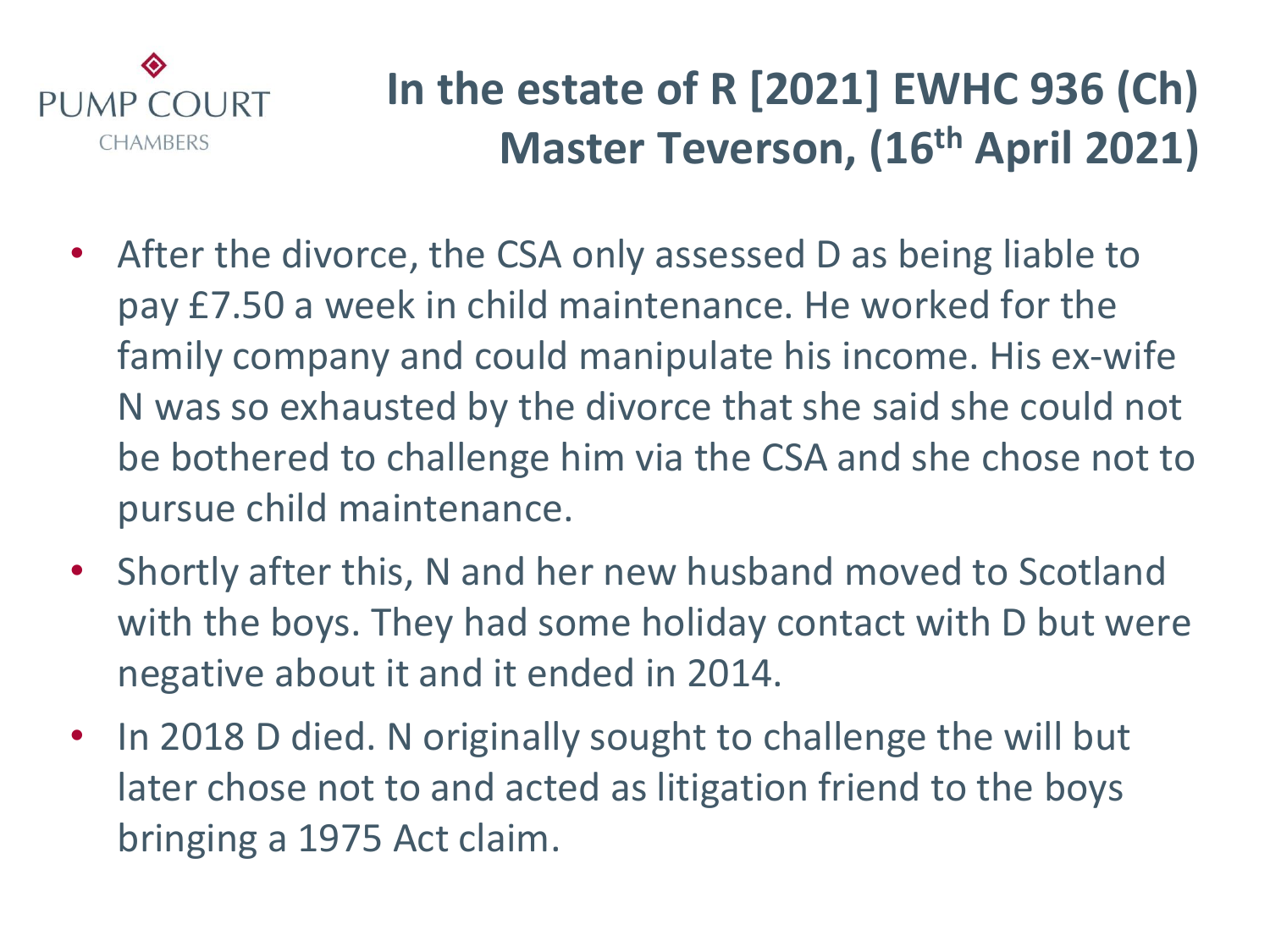

- J, the 18 year old, sought £353,518 and H £458,431 as a composite award for school fees, extras, cars, university costs including accommodation and tuition fees, future housing and counselling costs.
- N said that as she had met the boys' needs without assistance from D since 2012, it was his turn after his death to do the same.
- N's husband had assets of £2.9 million. N had sent the boys to a private school without consulting D, and her mother had helped with the fees.
- S said that D had no obligation to maintain the boys as N had cut off contact and she had chosen not seek child maintenance.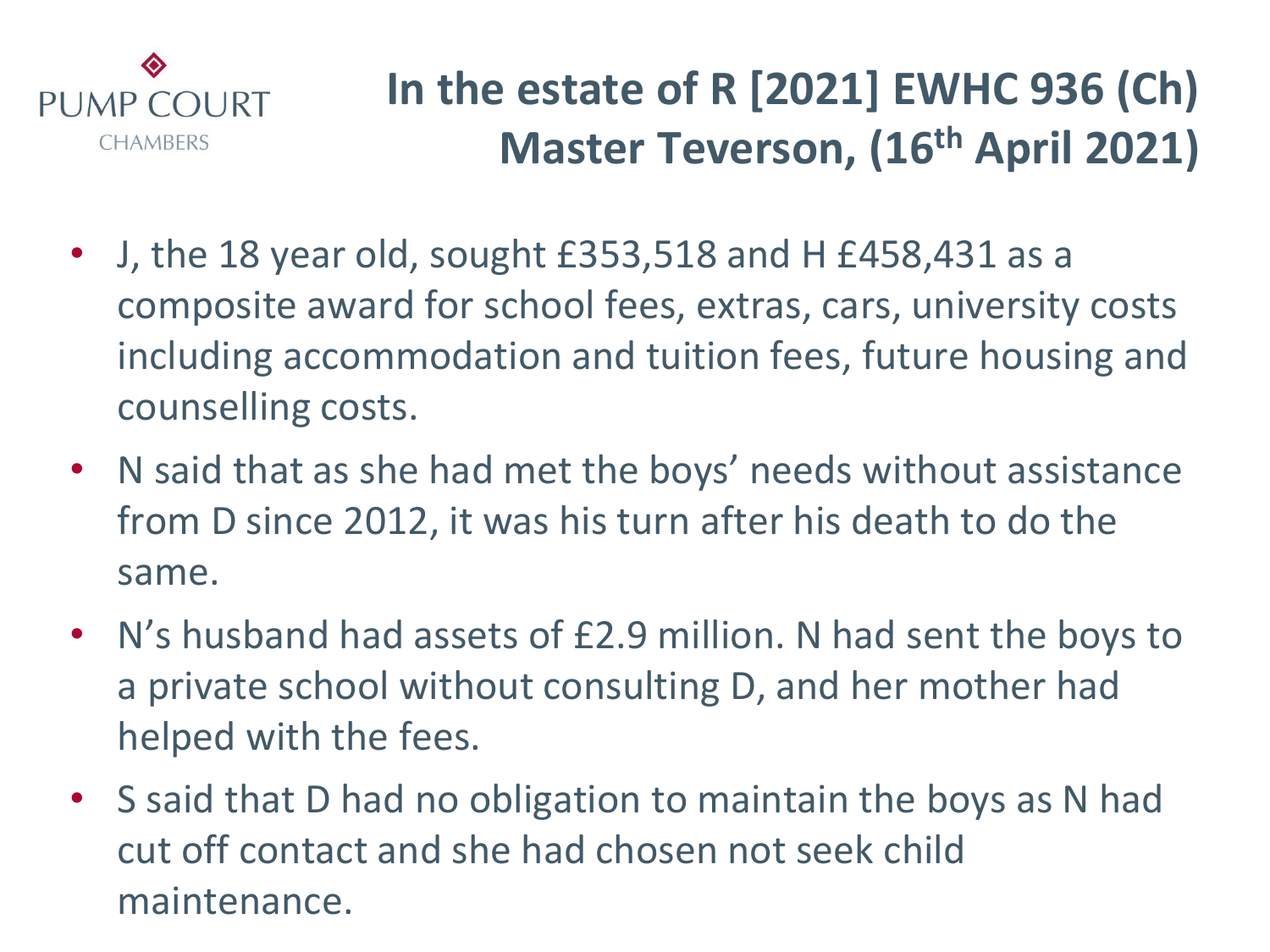

- The court disagreed. The obligation to maintain minor children exists regardless of whether the parent with care pursues it or not.
- However, the idea that D's estate should assume 100% of the obligation was wrong.
- Excluding the cost of buying a property, the claim was for £396,000. Including a claim for a 15% deposit on a flat, it was £472,000.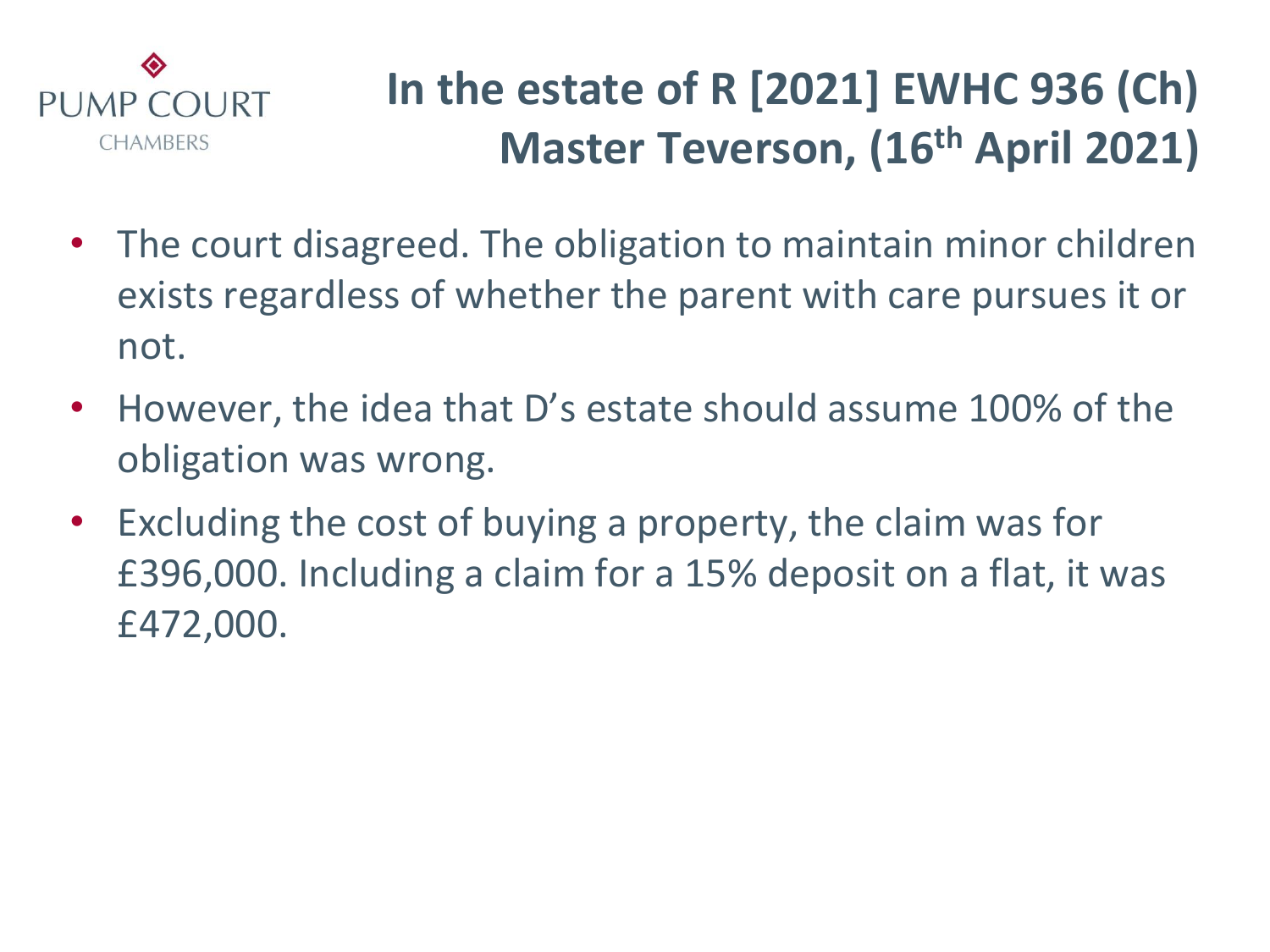

- The court awarded:
	- 1. 50% of the cost of the boys at home during school/uni holidays
	- 2. School fees for the younger boy to finish 6th form, but no backdating of school fees.
	- 3. No school extras
	- 4. 50% of the cost of driving lessons and a car
	- 5. Nothing for tuition fees as both boys could go to a Scottish university and have free education. If they choose not to, they can get a student loan
	- 6. 50% of university accommodation
	- 7. Not reasonable to buy a house. Instead 50% of the cost of renting for a year after university
	- 8. 50% of the cost of one year of counselling on the basis of the evidence provided.
	- 9. Total award: £117,962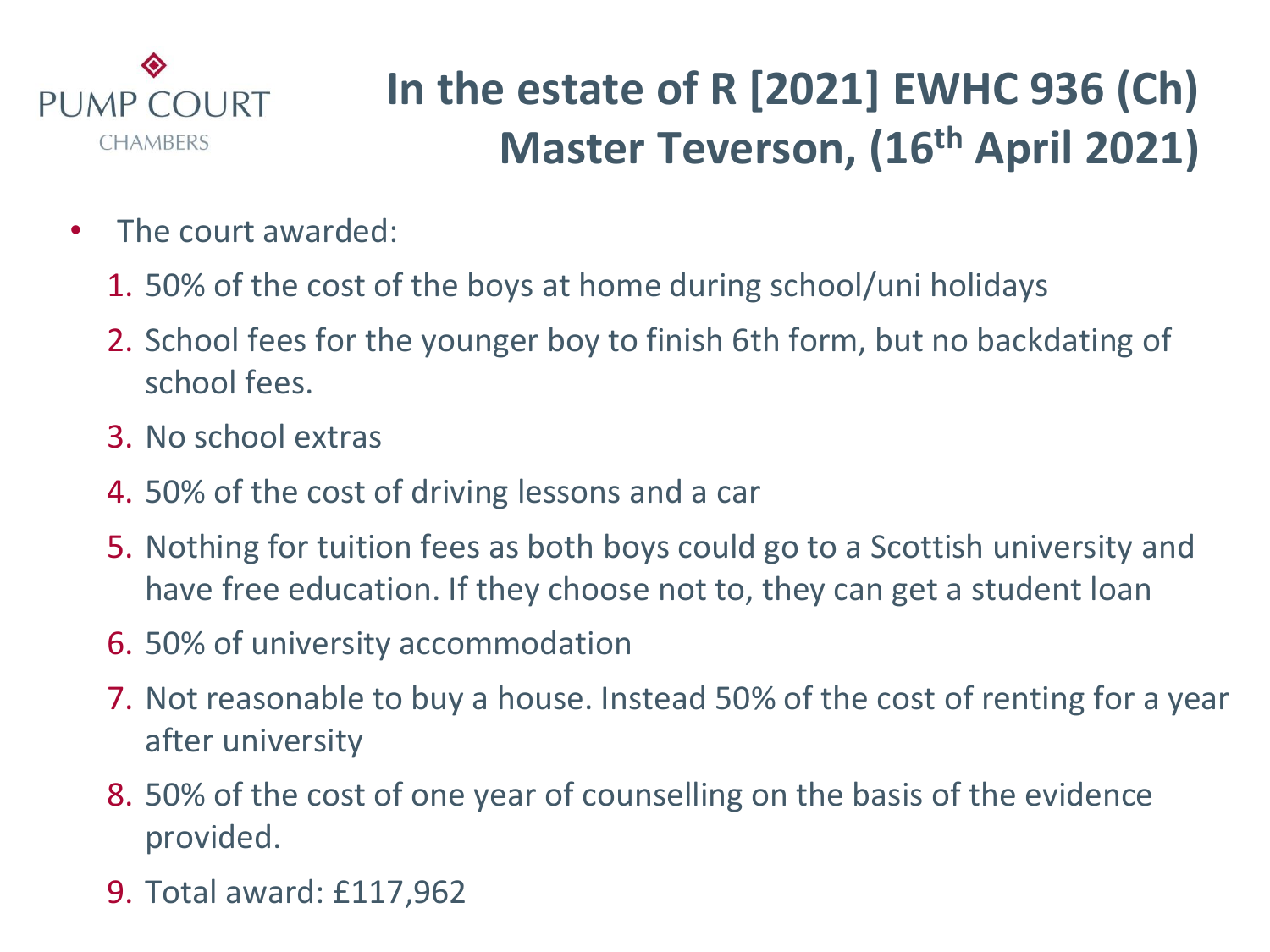#### ◈ **Miles v Shearer [2021] EWHC 1000 Ch.** PUMP COURT **Sir Julian Flaux (Chancellor)(23rd April 2021) CHAMBERS**

- Anthony Shearer ("Tony") died in October 2017 aged 68. The Claimants were his two daughters Juliet (40) and Lauretta (39). Their mother is Jennifer who was divorced from Tony in 2007.
- Tony's will left everything to his second wife, Pamela, who was also the executor.
- The estate was valued at £2.19 million, but that did not include jointly owned properties in Kew or Provence which passed to Pamela by survivorship.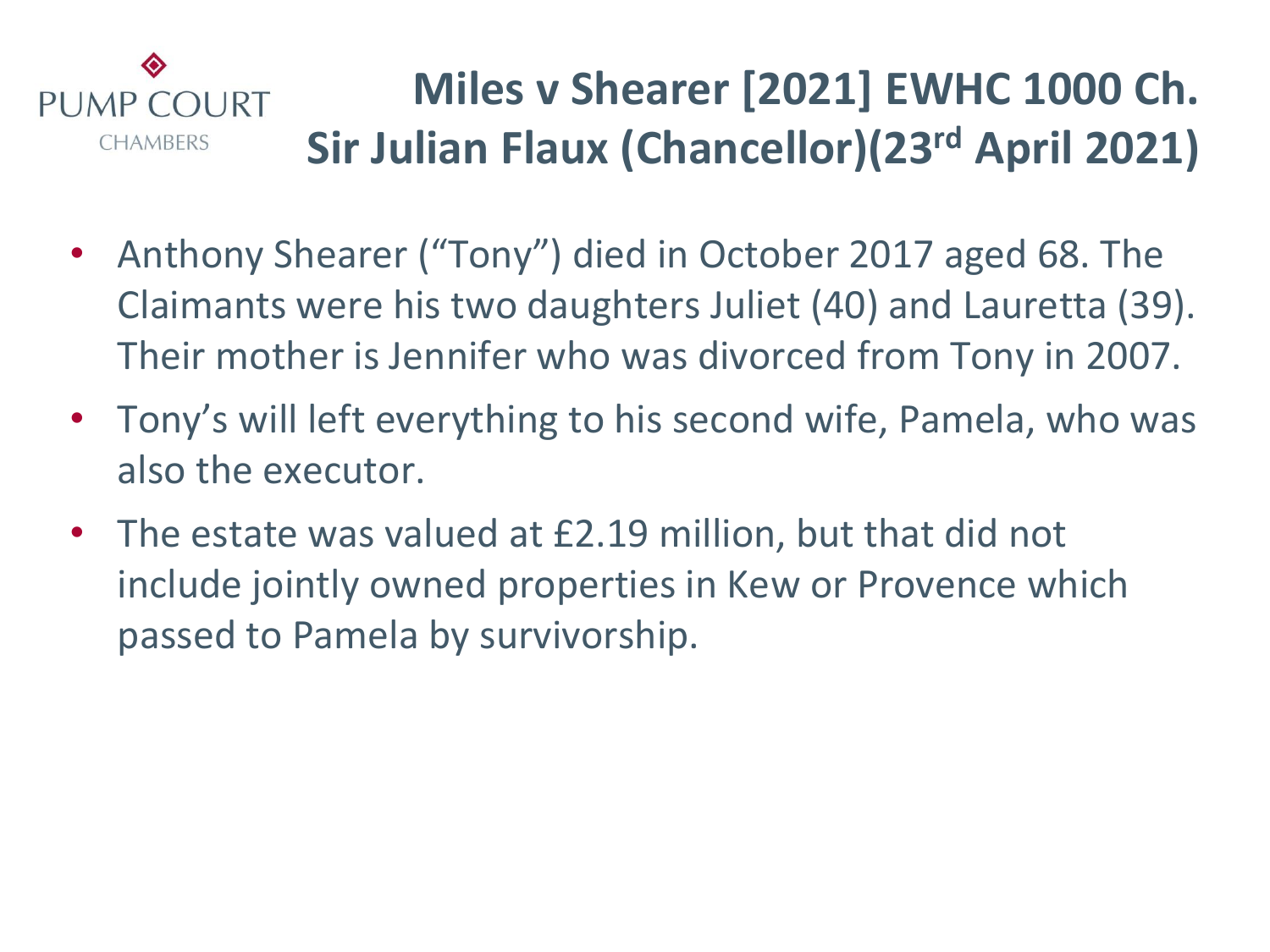#### ◈ **Miles v Shearer [2021] EWHC 1000 Ch.** PUMP COURT **Sir Julian Flaux (Chancellor)(23rd April 2021) CHAMBERS**

- Juliet, Lauretta and Jennifer gave evidence and were found to be unsatisfactory witnesses. They were found to have deliberately misled the court.
- Juliet and Lauretta had both gone through marriages and divorces. They had not been financially supported by Tony during their adult lives. Juliet was living with Jennifer, and her children, in a house in Wiltshire. Lauretta had a share in a flat in London that she had retained as part of her divorce. She worked for Sotheby's and had a reasonable income.
- Juliet has a child with special needs who would probably not achieve independence. Juliet had capital of about £300,000.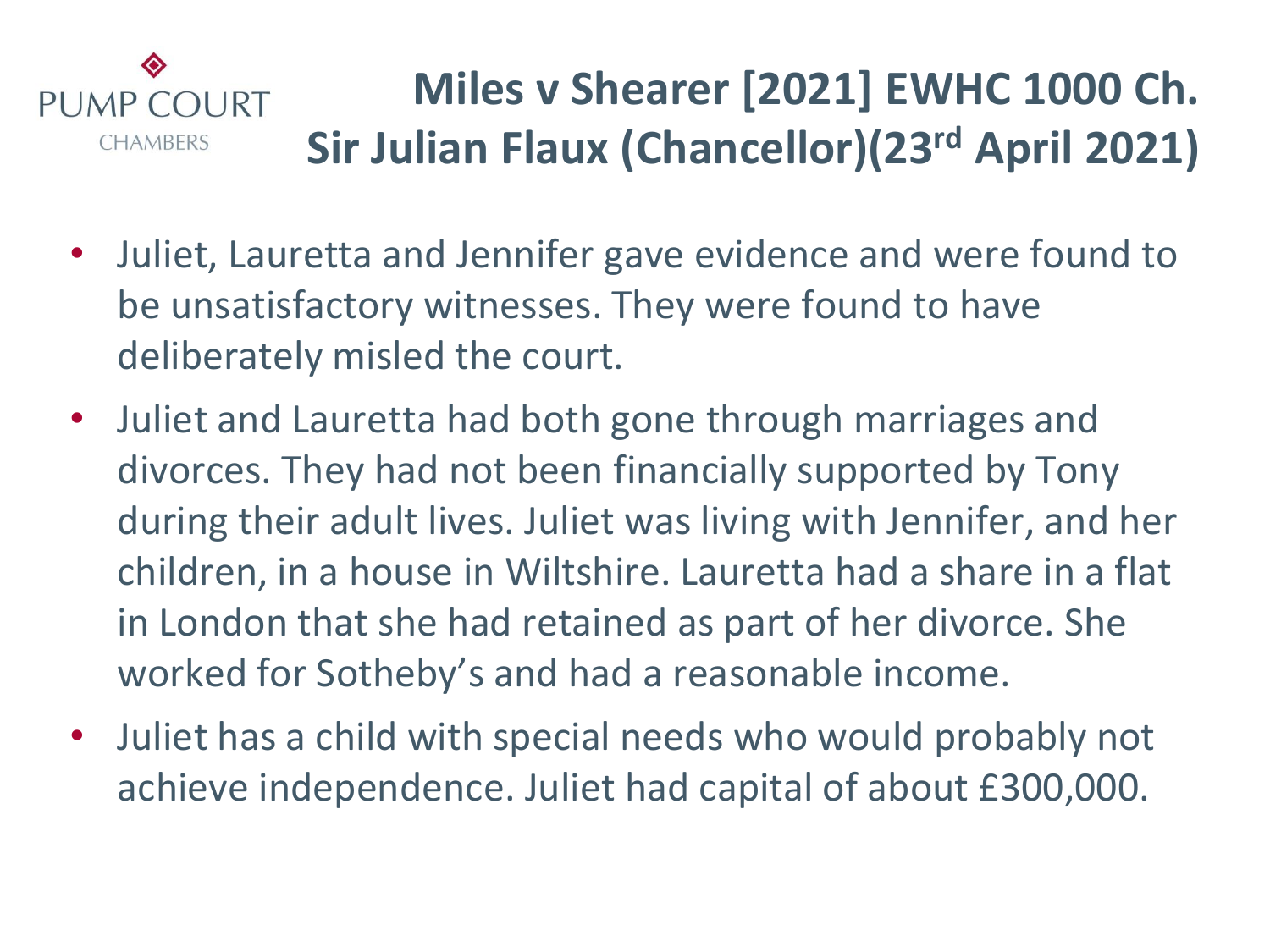#### ◈ **Miles v Shearer [2021] EWHC 1000 Ch. PUMP COURT Sir Julian Flaux (Chancellor)(23rd April 2021) CHAMBERS**

- Lauretta sought £244,000 to reduce her mortgage to a level where she could turn it into a full repayment mortgage rather than interest only. The court concluded that such a claim was not "maintenance" within the meaning of the Act.
- She also sought capital to buy out her ex-husband's interest in the flat (represented by a mesher order made in her divorce proceedings which would not trigger until 2034). That was not considered to be a financial need.
- The case is useful in that, unlike other adult child claims, this is an example of one where a surviving parent was offering financial assistance to the claimants with funds which derived from her divorce from Tony. That support was taken into account
- The court concluded that neither Claimant had demonstrated a need and their claims were dismissed. Pamela did not plead her own needs and had provided no financial disclosure.